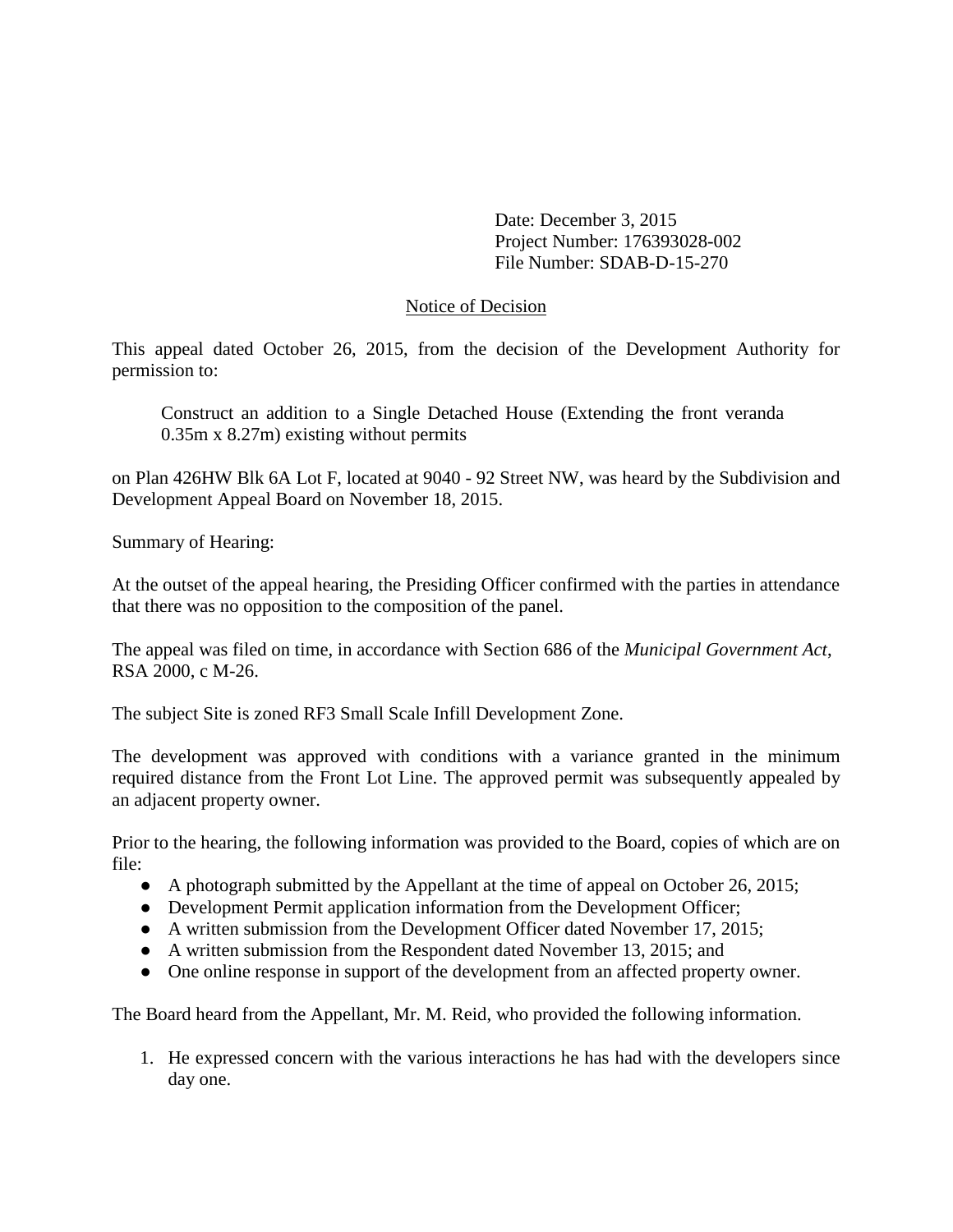- 2. In March, there were some disputes regarding garbage in the trees and flowerbeds, and damage to his fence and compost. He doesn't agree with the statements made in the Respondent's submission regarding these matters.
- 3. There have been various trespassing issues which he had attempted to discuss with the developer and which fell on deaf ears.
- 4. He referred the Board to the photo he had submitted which shows how the veranda cuts off the view from his dining room window.
- 5. He has concerns that the veranda will have an impact on the value of his property and will impact his home in general.
- 6. No efforts were made to consult with neighbours during the initial development of the home and he did not receive any communication from anyone until he contacted the City. Had there been an attempt made prior to development there might have been consensus on a mutually acceptable design.
- 7. He felt there should be a penalty applied to the error in construction regarding the pillar locations.
- 8. No notices of the initial development were received; the only notice he received was regarding the variance that was granted.

The Presiding Officer explained that the public consultation requirement only applies when there is a variance under the Mature Neighbourhood Overlay. That requirement was only identified by the City of Edmonton Sustainable Development Department shortly before the consultation process took place.

The Board heard from Ms. F. Hamilton, representing the City of Edmonton Sustainable Development Department, who provided the following information in response to questions:

- 1. She was in receipt of several letters from neighbouring owners with no objection to the veranda extension. The owner to the South (the Appellant) was not in support. The Development Officer treated these responses as a partial consultation and relaxed the full consultation process.
- 2. The veranda is allowed to project 5.76 metres into the Front Setback and is only extended from the original plan by .35 metres (approximately 1 foot). With that projection allowance, the veranda sits at 5.23 metres.
- 3. In the original permit application, which was received in December 2014, the veranda was approved at 1.52 metres. The new application was received on August 18, 2015, and approved on October 6, 2015, with the existing constructed veranda at 1.87 metres.
- 4. Through the Presiding Officer, the definition of veranda was discussed in relation to Section 814.3(6) of the *Edmonton Zoning Bylaw* as to whether the veranda is considered a platform structure. Ms. Hamilton did not use Section 814.3(6) of the *Edmonton Zoning Bylaw* when considering this application because the veranda is covered, so she felt it does not fall under the definition of Platform Structure.
- 5. The front wall of the house is compliant in terms of the required Setback.
- 6. She granted a variance to Section 814.3(1) of the *Edmonton Zoning Bylaw* since this veranda has the opportunity to be enclosed into a sunroom under another permit.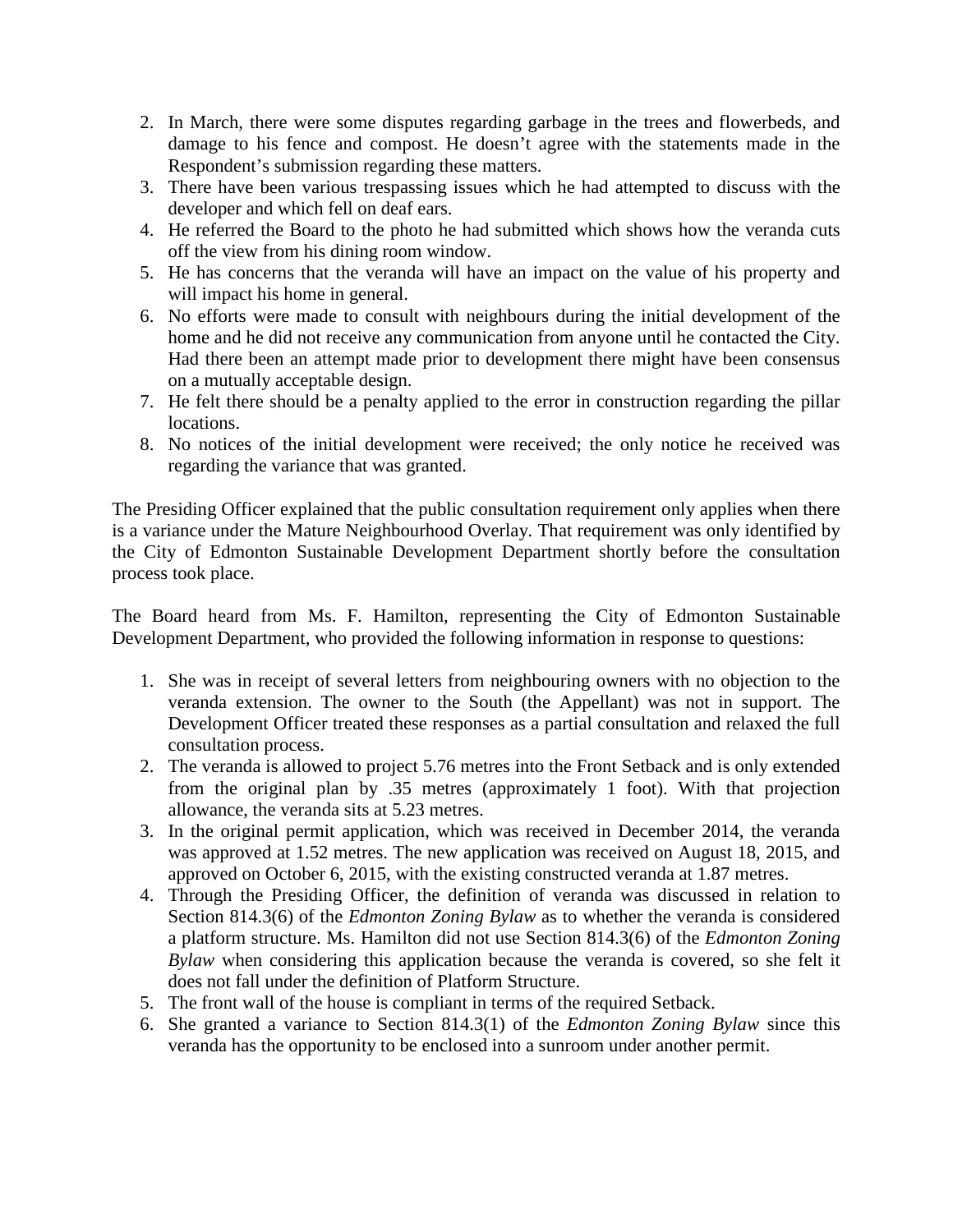The Board heard from Mr. I. Gafur, representing the Respondent, Zakscon Inc., who provided the following information:

- 1. He admits an error was made in the construction of the veranda and that was the reason for requesting a variance.
- 2. He reviewed the requirements of Section 814.3(6) of the *Edmonton Zoning Bylaw*.
- 3. He had no further comments.

In rebuttal, Mr. Reid made the following points:

- 1. He agrees with the Development Officer and her definition of veranda.
- 2. He reiterated it is the cover and post of the veranda that blocks his lighting. He opined that this obstruction would be lessened if the deck had been built in compliance with the Front Setback requirement.

### Decision:

The appeal is DENIED and the decision of the Development Authority is CONFIRMED. The development is GRANTED in accordance with the plans approved on October 6, 2015.

Reasons for Decision:

The Board finds the following:

- 1. The proposed development is an addition to a Permitted Use in the RF3 Small Scale Infill Development Zone.
- 2. Section 814.3(6) of the *Edmonton Zoning Bylaw* states:

Notwithstanding Section 44 of this Bylaw, a single Storey Platform Structure may project a maximum of 2.0 m into a Front Setback from the first Storey of a Dwelling, provided that a minimum of 3.0 m is maintained between the Front Lot Line and the Platform Structure.

The Board finds that this Section permits the veranda structure to remain as built without the requirement for a variance.

- 3. The Board finds that the definition of Platform Structure in Section 6.1(74) of the *Edmonton Zoning Bylaw* provides a non-exhaustive list of the types of development that can be included. Verandas are not defined in the *Edmonton Zoning Bylaw*. However, the Board finds that the proposed covered veranda falls within the definition of a single-Storey Platform Structure because it projects from the wall of a building, and may also be surrounded by guardrails or parapets as per Section 6.1(74).
- 4. In the event that this interpretation is incorrect, the Board would grant the 0.53 metre variance in the Front Yard Setback as identified by the Development Officer, for the following reasons: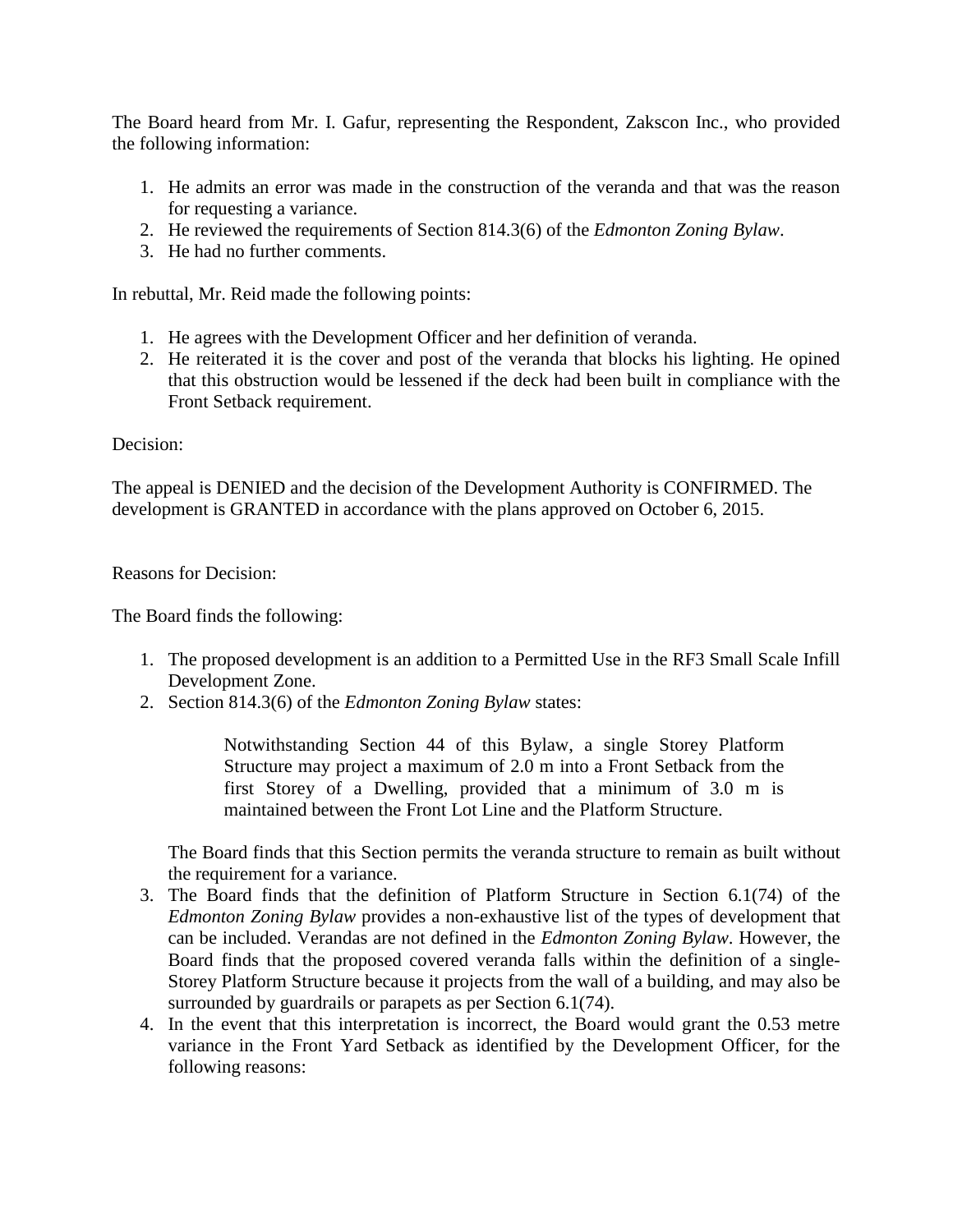- a. While the Board concedes the Appellant's concern that the proposed development will have a modifying effect on the amount of light and the view from his property, there is nothing in the *Edmonton Zoning Bylaw* that guarantees the preservation of light or views from the construction of developments that fully comply with the Bylaw requirements.
- b. Any adverse impact on the Appellant's property comes from the new building itself, not the 0.53 meter extension of the veranda, and the Board finds that the veranda is consistent with the general purpose of the Mature Neighbourhood Overlay in enhancing the pedestrian-friendly design of the streetscape.
- c. All of the affected parties within 60 metres were notified of the appeal and no one, other than the Appellant, appeared in opposition. Four adjacent property owners supported the proposed development.
- 5. The Board notes that the community consultation which was conducted may not be necessary in the event the Board is correct in finding that no variance is required.
- 6. The Board is satisfied that the proposed development will not unduly interfere with the amenities of the neighbourhood, nor materially interfere with or affect the use, enjoyment or value of neighbouring parcels of land.

# Important Information for Applicant/Appellant

- 1. This is not a Building Permit. A Building Permit must be obtained separately from the Sustainable Development Department, located on the  $5<sup>th</sup>$  Floor, 10250 – 101 Street, Edmonton.
- 2. Obtaining a Development Permit does not relieve you from complying with:
	- a) the requirements of the *Edmonton Zoning Bylaw*, insofar as those requirements have not been relaxed or varied by a decision of the Subdivision and Development Appeal Board;
	- b) the requirements of the *Alberta Safety Codes Act*, RSA 2000, c S-1;
	- c) the requirements of the *Permit Regulation*, Alta Reg 204/2007;
	- d) the requirements of any other appropriate federal, provincial or municipal legislation; and
	- e) the conditions of any caveat, covenant, easement or other instrument affecting a building or land.
- 3. When an application for a Development Permit has been approved by the Subdivision and Development Appeal Board, it shall not be valid unless and until any conditions of approval, save those of a continuing nature, have been fulfilled.
- 4. A Development Permit will expire in accordance to the provisions of Section 22 of the *Edmonton Zoning Bylaw 12800*, as amended.
- 5. This decision may be appealed to the Alberta Court of Appeal on a question of law or jurisdiction under Section 688 of the *Municipal Government Act*, RSA 2000, c M-26. If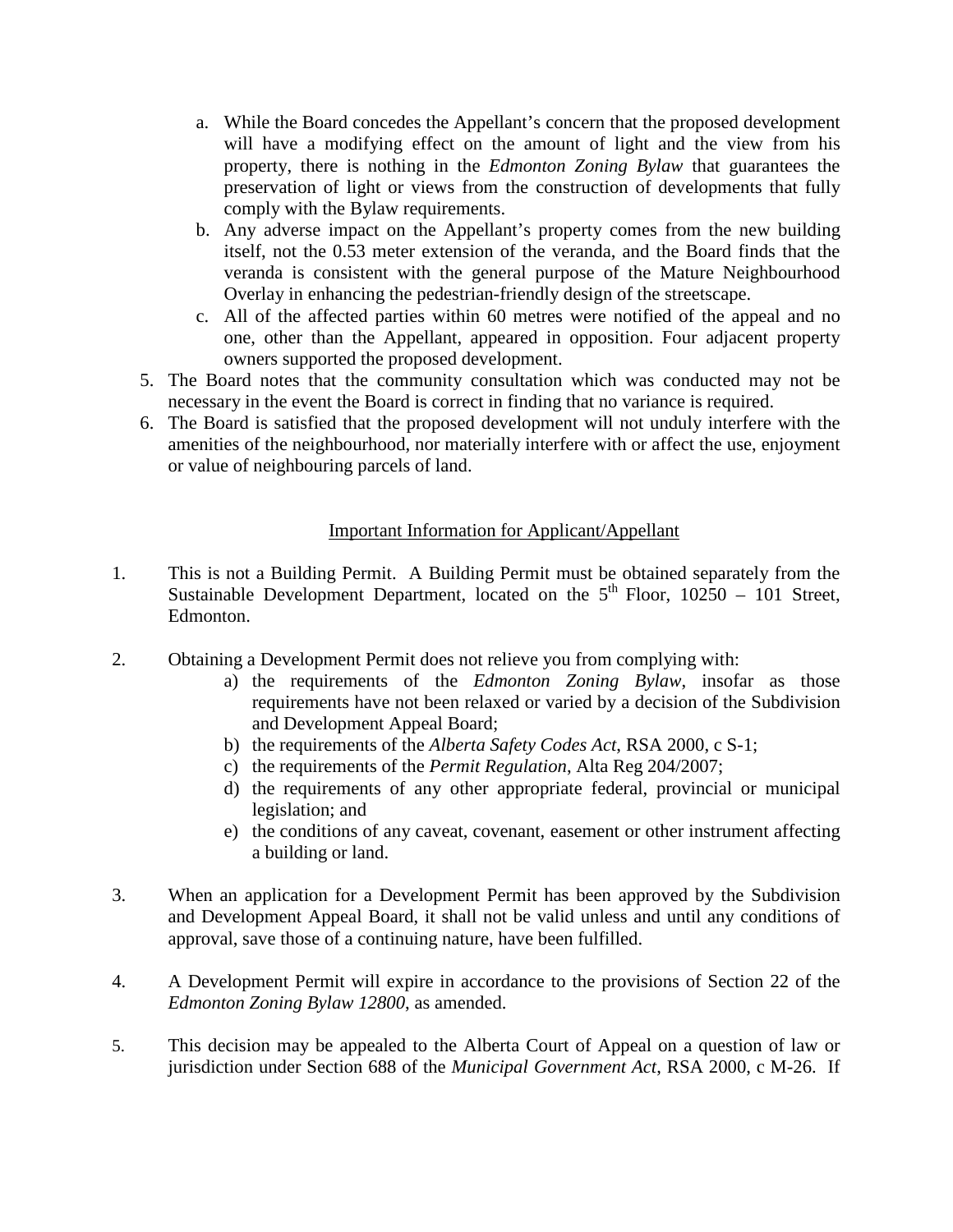the Subdivision and Development Appeal Board is served with notice of an application for leave to appeal its decision, such notice shall operate to suspend the Development Permit.

6. When a decision on a Development Permit application has been rendered by the Subdivision and Development Appeal Board, the enforcement of that decision is carried out by the Sustainable Development Department, located on the 5th Floor, 10250 – 101 Street, Edmonton.

*NOTE: The City of Edmonton does not conduct independent environmental checks of land within the City. If you are concerned about the stability of this property for any purpose, you should conduct your own tests and reviews. The City of Edmonton, when issuing a development permit, makes no representations and offers no warranties as to the suitability of the property for any purpose or as to the presence or absence of any environmental contaminants on the property.*

> Mr. N. Somerville, Presiding Officer Subdivision and Development Appeal Board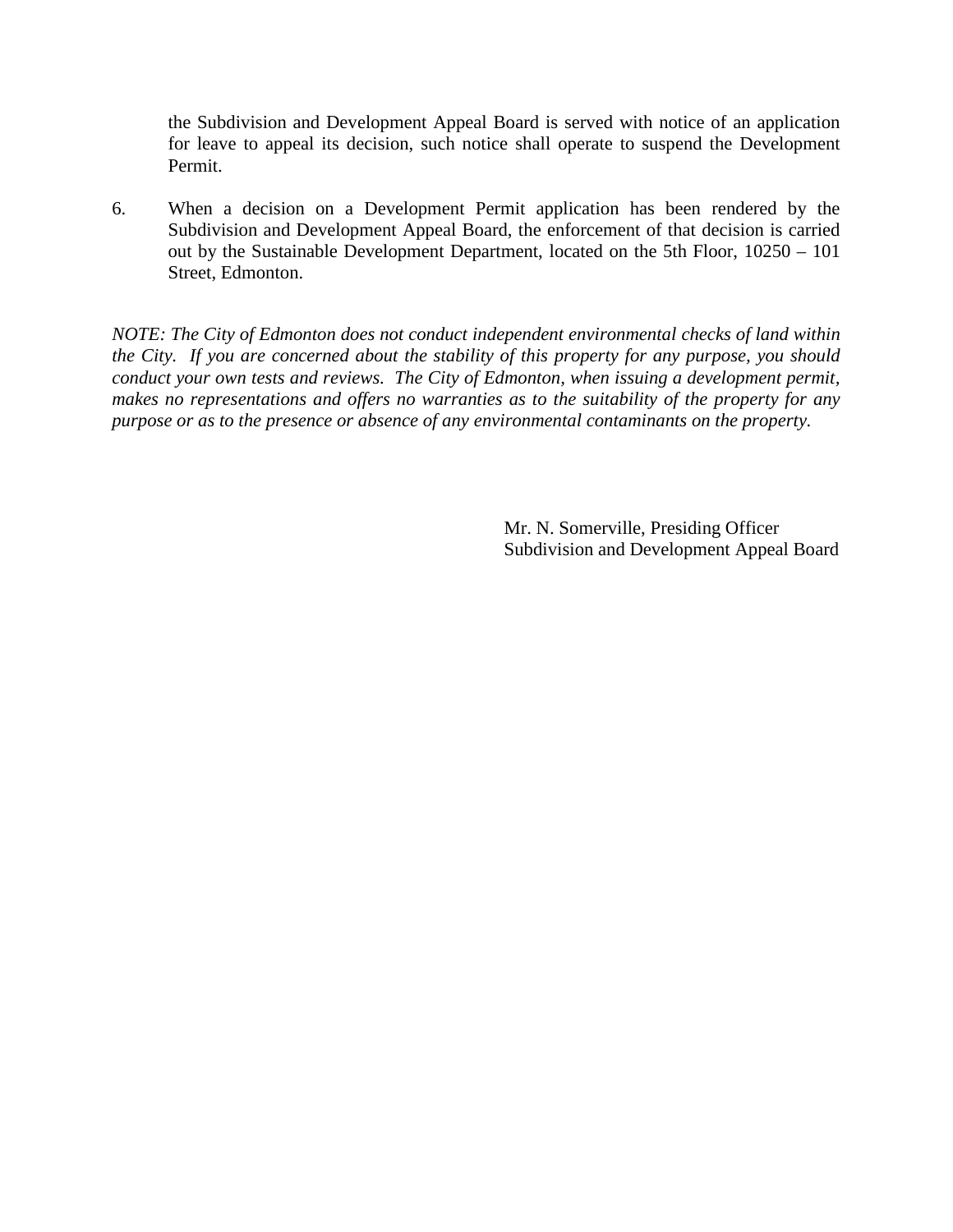Date: December 3, 2015 Project Number: 178546662-001 File Number: SDAB-D-15-271

#### Notice of Decision

This appeal dated October 19, 2015, from the decision of the Development Authority for permission to:

Change the Use of a General Retail Store to Minor Alcohol Sales (LIQUOR SHOPPE)

on Plan 7923176 Blk 6 Lot A, located at 10611 Kingsway NW, was heard by the Subdivision and Development Appeal Board on November 18, 2015.

Summary of Hearing:

At the outset of the appeal hearing, the Presiding Officer confirmed with the parties in attendance that there was no opposition to the composition of the panel.

The appeal was filed on time, in accordance with Section 686 of the *Municipal Government Act*, RSA 2000, c M-26.

The subject Site is zoned CB2 General Business Zone and is within the Central McDougall / Queen Mary Park Area Redevelopment Plan.

The development permit was refused due to a deficiency in the minimum required Separation Distance to a Public Park in the vicinity.

Prior to the hearing the following information was provided to the Board, copies of which are on file:

- A copy of an Alcohol Sales Map from the Development Officer;
- A copy of the Development Officer's written submission dated October 21, 2015;
- A copy of the Central McDougall / Queen Mary Park Area Redevelopment Plan; and
- A written submission from the Appellant received on November 18, 2015.

The Board heard from Mr. R. Noce, legal counsel for the Appellant and Mr. G. Garg, the Appellant. Mr. Noce provided the following information:

1. The only objection regarding the proposed development is the distance to Victoria Cross Memorial Park. He submitted that had the 100 metre threshold been met, the Development Officer would have exercised his discretion and granted the Development Permit.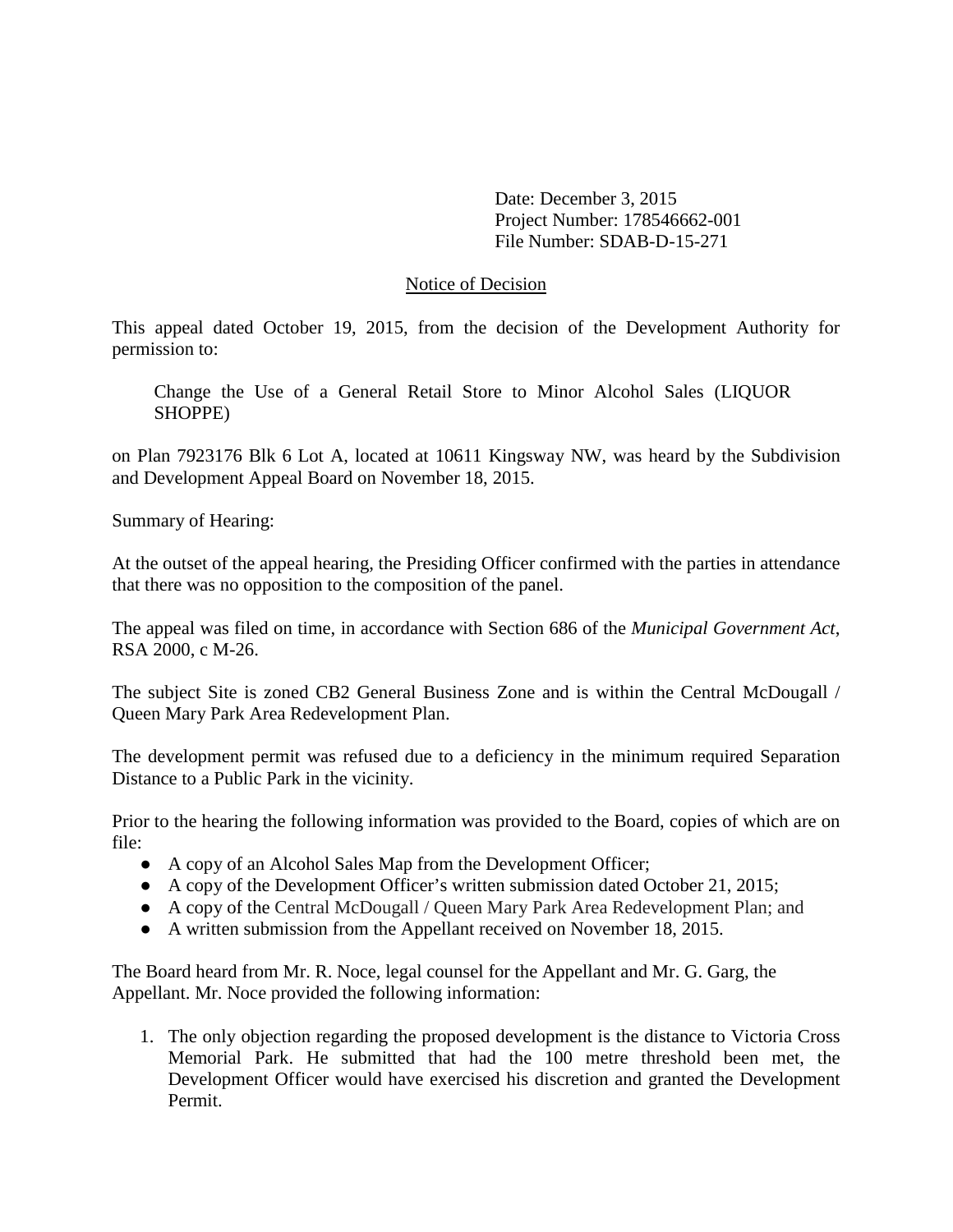- 2. He provided photographic evidence of the small, pie shaped park nestled between wellutilized arterial roadways. The photographs provided different views from the park, showing that a majority of the neighbouring properties were commercial developments (both vacant and occupied) and parking lots, with just a small number of residential units being visible to the southwest of the park.
- 3. The proposed development is not visible from the park nor can the park be seen from the sidewalk outside the proposed development, and the alphabetically listed photo exhibits show that the park was not utilized at any time that these pictures were taken. There is no evidence of pedestrian activity in or around the park, and it is not illuminated in the evenings, which further discourages recreational activities on the Site. The location of the park provides little opportunity for children or other people to utilize the park. A map of the park from Google Maps provides further evidence of the inaccessibility of the park to pedestrians.
- 4. The layout of the building in which the proposed development would reside provides for a physical barrier between the liquor store and the park.
- 5. The Appellant has operated a liquor store for the past five years one block away from the proposed development. It is now closed and the permit has been cancelled. In the five years that the now-closed liquor store was in operation, there were no police, community league, bylaw or neighbourhood complaints.
- 6. The only difference between the proposed liquor store and the previously operated liquor store is that the new development would be 70 metres closer to the park. No one could suggest that moving 70 metres closer would change the dynamics of the neighbourhood. The Board can exercise its discretion to approve the proposed development, notwithstanding that the boundaries of the Site in which the proposed development is located is 85.6 metres from the Site boundary to the park.
- 7. The 100 metre rule does not apply to CSC Shopping Centre Zone developments that have an area greater than 2 hectares. Since Kingsway Mall is 27 metres from the park, a liquor store could operate out of that mall. If the Board denies this appeal there could still be a liquor store within a 100 metre distance of the park.
- 8. The Appellant closed the previous liquor store because of landlord and tenant issues. The closure did not arise from community objections or the operation of the business.
- 9. The reason for applying the 100 metre distance was to eliminate alcohol consumption in the park; however, there is no evidence of that occurring. Indeed, since there is a Moxie's restaurant across the street from the park, people could legally consume liquor in that business and still end up in the park whilst intoxicated.
- 10. The proposed development would be in a professional building and would be managed professionally.
- 11. No one has appeared in opposition to the development and there was no opposition at all from the neighbourhood or the community.
- 12. Should the Board decline to exercise its variance powers, evidence would need to be produced to demonstrate that the proposed development would have an undue impact upon neighbouring properties. However, the proposed development would actually have a positive impact. The previous liquor store was within a block of the proposed development and was well used and enjoyed by the neighbourhood. There was no evidence of any negative impact on land value or that it materially affected the use and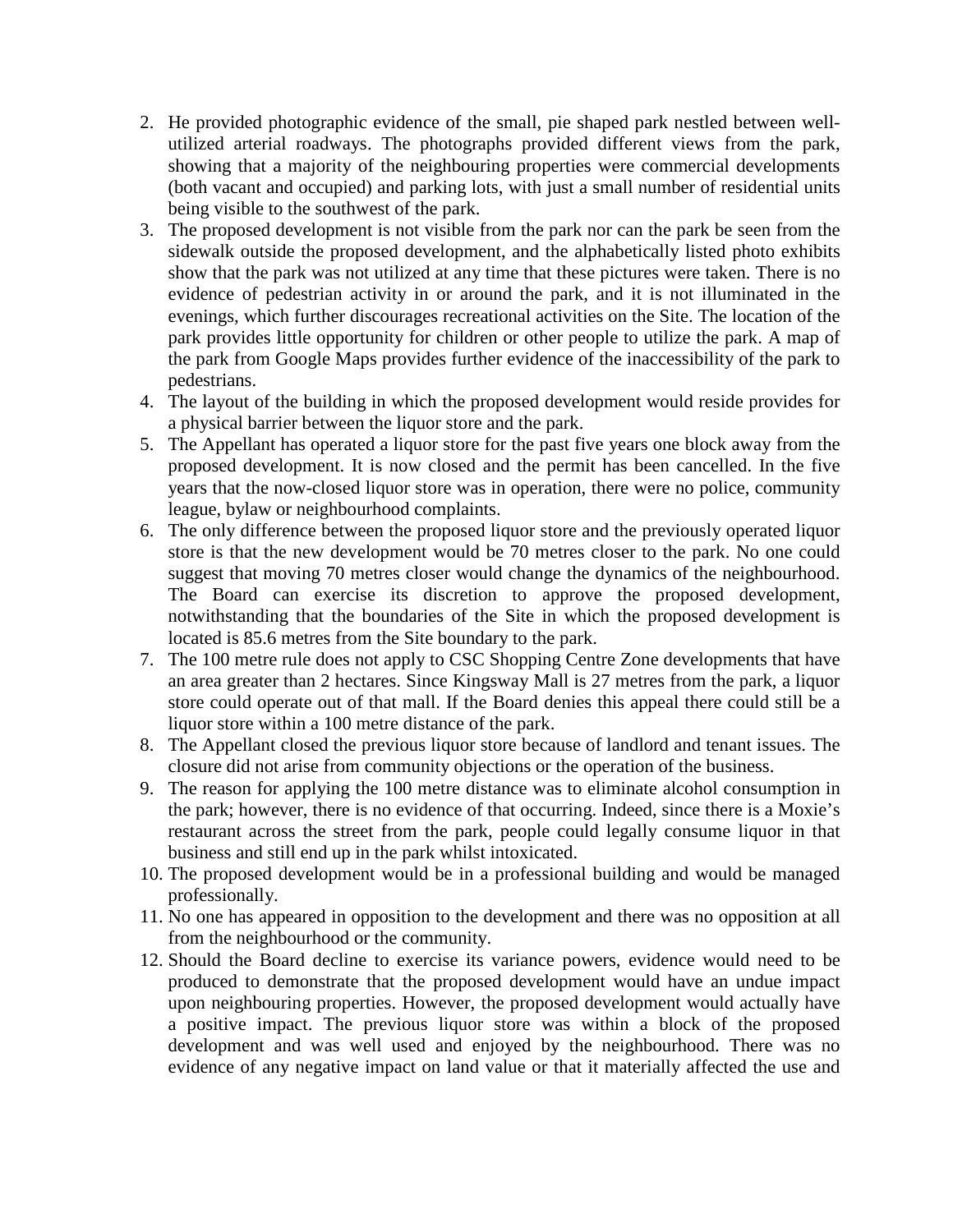enjoyment of neighbours. The Board must have good reasons not to exercise its discretion.

13. Council's intent was to allow discretion when considering developments for liquor stores near parks and schools. He gave a history of the intent of the 100 metre separation rule going back to 1993 when liquor stores became privatized.

Mr. Noce provided the following responses to questions:

- 1. The park is zoned AP Public Parks Zone and there are benches in the park.
- 2. There are a small number of residential units to the southwest of the park.
- 3. The nearest liquor store is 551 metres away.
- 4. The previous liquor store operated by the Appellant is fully closed and the permit has been cancelled.
- 5. The Appellant admitted a variance was required.

The Board heard from Mr. N. Shah, representing the City of Edmonton Sustainable Development Department, who provided the following information:

- 1. His major concern was the lack of the 100 metre separation distance between the proposed Site and the nearest park.
- 2. His second concern was regarding the potential for a negative impact on the community surrounding the liquor store, and he had concerns regarding alcohol being consumed in the park.
- 3. The Site is a pocket park and may be re-developed as part of a future urban park plan. He had not been provided with sufficient justification to consider granting the variance.

Mr. Shah provided the following responses to questions:

- 1. He conceded this was not an additional liquor store to the area, just a replacement.
- 2. He had received no specific information from the Parks Department as to how this park may be redeveloped in the future.
- 3. He could have granted a variance regarding the 100 metre separation distance but did not do so because of the potential impact to the community.
- 4. He confirmed that the Development Permit for the liquor store that previously operated a block away had been cancelled.
- 5. The measurement of 85.6 metres was from Site to Site and he had not carried out a measurement from the park to the actual unit on the Site where the liquor store would be operated.

In rebuttal, Mr. Noce made the following points:

1. He read from page 18 of the Queen Mary Park Area Redevelopment Plan and suggested that the proposed development would contribute to a good and viable blend of business and community. The Appellant has a history of good operation.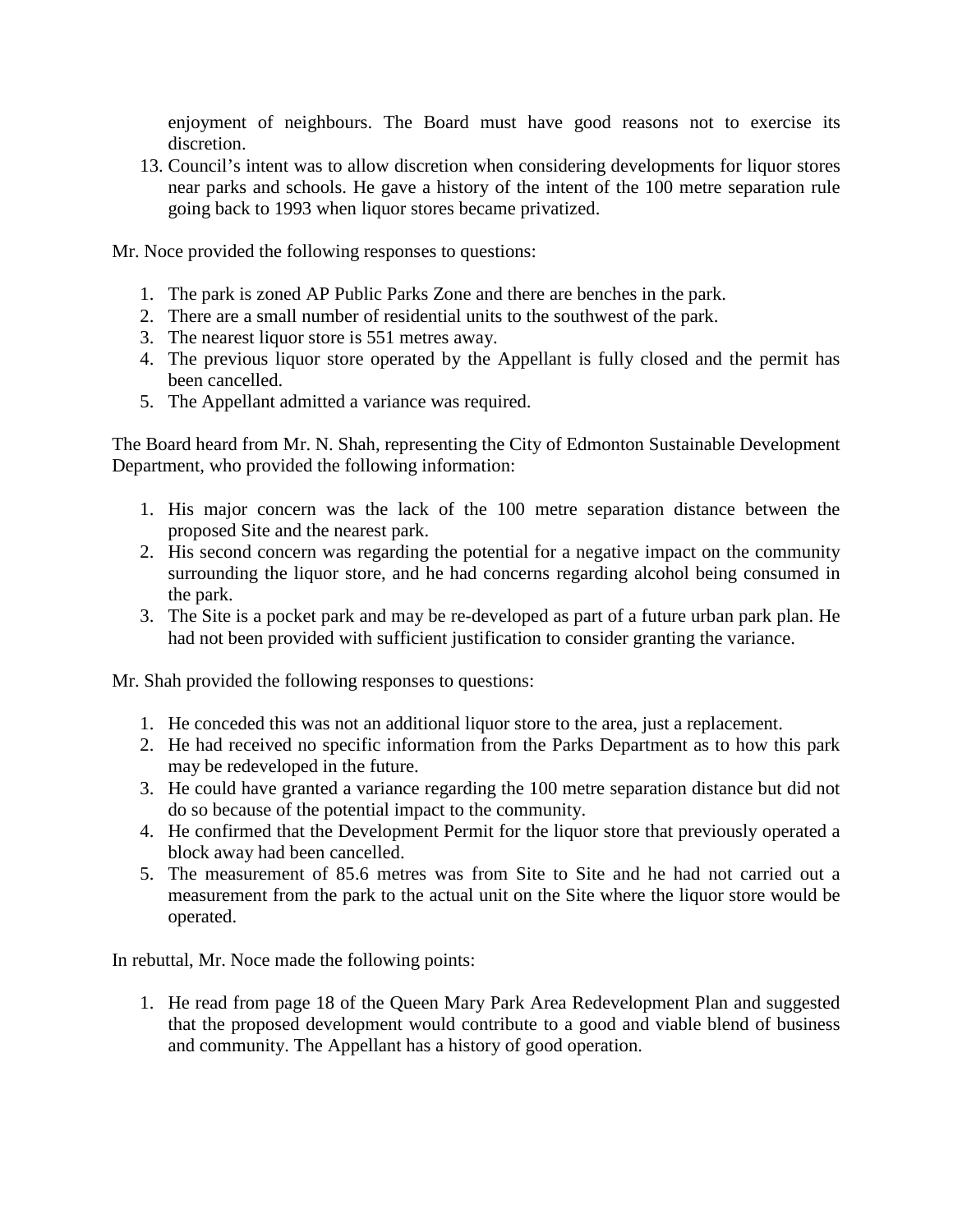- 2. The measurement from the door of the proposed liquor store to the nearest point of the park exceeded 100 metres, but he was not relying on that argument because the Bylaw uses a Site to Site separation distance for measurements.
- 3. The measurement for separation distances between liquor stores is door-to-door.

Decision:

The appeal is ALLOWED and the decision of the Development Authority is REVOKED. The development is GRANTED as applied for to the Development Authority.

In granting the development, the following variance to the *Edmonton Zoning Bylaw* is allowed:

1. A variance of 14.4 metres to allow the proposed development the boundaries of which are located 85.6 metres from the boundaries of the Victoria Cross Memorial Park, which is zoned AP Public Parks Zone.

Reasons for Decision:

The Board finds the following:

- 1. The proposed development is a Discretionary Use in the CB2 General Business Zone.
- 2. While the Board acknowledges the Development Officer's decision is a precise interpretation of the separation distance requirement under the *Edmonton Zoning Bylaw*, the Board is not convinced that there is any major planning-related concern regarding the pocket park, which contains no recreational facilities or equipment and is essentially a ceremonial park.
- 3. The Board acknowledges that the distance from the boundary of the park to the boundary of the entire building in which the Minor Alcohol Sales Use would be located is deficient by 14.4 metres from the required 100 metres separation. However, the Board further notes that the distance from the boundary of the park to the closest point of the actual Minor Alcohol Sales Use within the entire building is most likely in excess of 100 metres.
- 4. The Board notes that no one from the Community League or any other affected party has appeared in opposition to the proposed development.
- 5. The Board further notes that the proposed development is in fact a re-location of a Minor Alcohol Sales Use in close proximity to the new location and there likely will not be any further impact on the community.
- 6. The Board is satisfied that, based on the above reasons, the proposed development will not unduly interfere with the amenities of the neighbourhood, nor materially interfere with or affect the use, enjoyment or value of neighbouring parcels of land.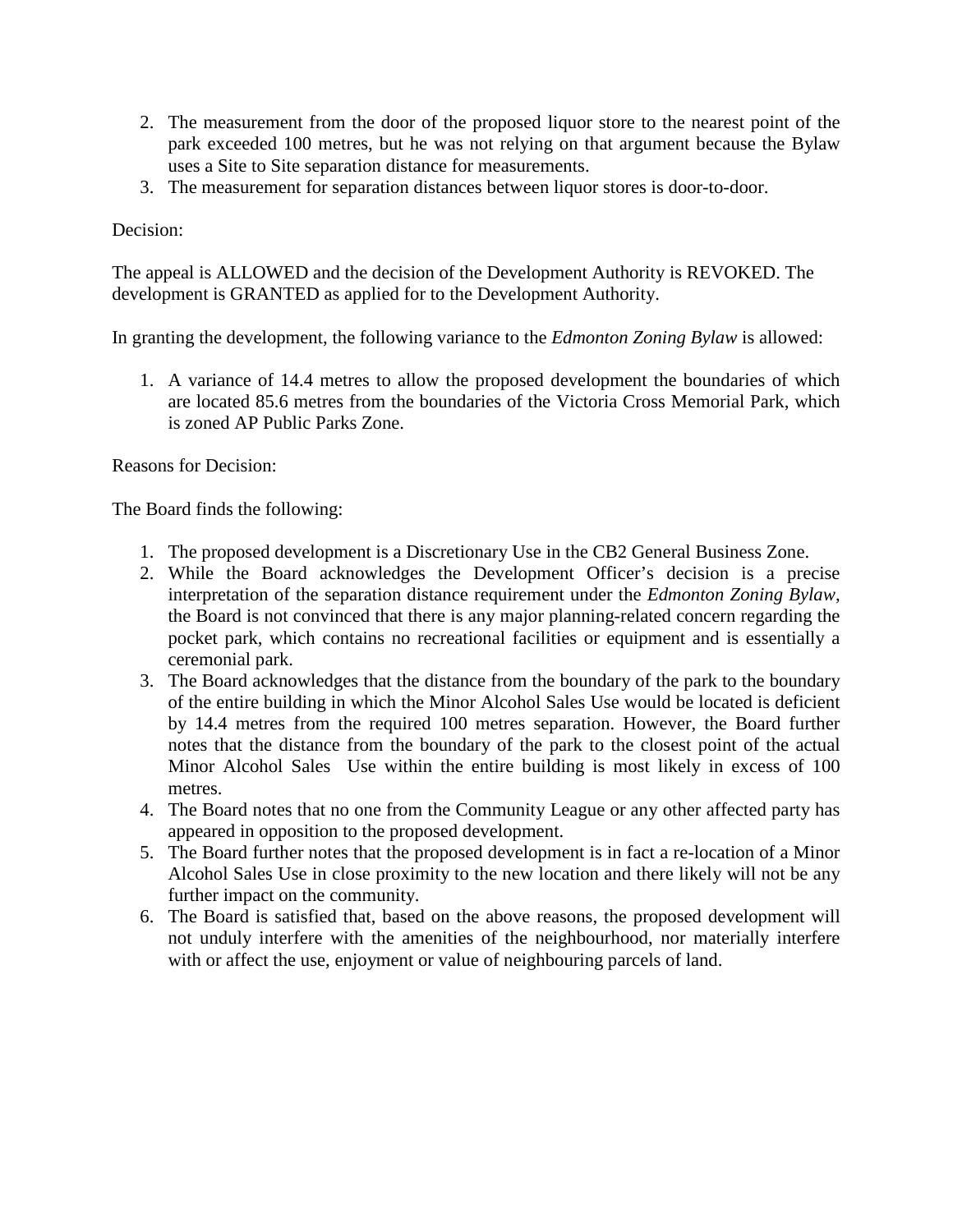## Important Information for Applicant/Appellant

- 1. This is not a Building Permit. A Building Permit must be obtained separately from the Sustainable Development Department, located on the  $5<sup>th</sup>$  Floor, 10250 – 101 Street, Edmonton.
- 2. Obtaining a Development Permit does not relieve you from complying with:
	- f) the requirements of the *Edmonton Zoning Bylaw*, insofar as those requirements have not been relaxed or varied by a decision of the Subdivision and Development Appeal Board;
	- g) the requirements of the *Alberta Safety Codes Act*, RSA 2000, c S-1;
	- h) the requirements of the *Permit Regulation*, Alta Reg 204/2007;
	- i) the requirements of any other appropriate federal, provincial or municipal legislation; and
	- j) the conditions of any caveat, covenant, easement or other instrument affecting a building or land.
- 3. When an application for a Development Permit has been approved by the Subdivision and Development Appeal Board, it shall not be valid unless and until any conditions of approval, save those of a continuing nature, have been fulfilled.
- 4. A Development Permit will expire in accordance to the provisions of Section 22 of the *Edmonton Zoning Bylaw 12800*, as amended.
- 5. This decision may be appealed to the Alberta Court of Appeal on a question of law or jurisdiction under Section 688 of the *Municipal Government Act*, RSA 2000, c M-26. If the Subdivision and Development Appeal Board is served with notice of an application for leave to appeal its decision, such notice shall operate to suspend the Development Permit.
- 6. When a decision on a Development Permit application has been rendered by the Subdivision and Development Appeal Board, the enforcement of that decision is carried out by the Sustainable Development Department, located on the 5th Floor, 10250 – 101 Street, Edmonton.

*NOTE: The City of Edmonton does not conduct independent environmental checks of land within the City. If you are concerned about the stability of this property for any purpose, you should conduct your own tests and reviews. The City of Edmonton, when issuing a development permit, makes no representations and offers no warranties as to the suitability of the property for any purpose or as to the presence or absence of any environmental contaminants on the property.*

> Mr. N. Somerville, Presiding Officer Subdivision and Development Appeal Board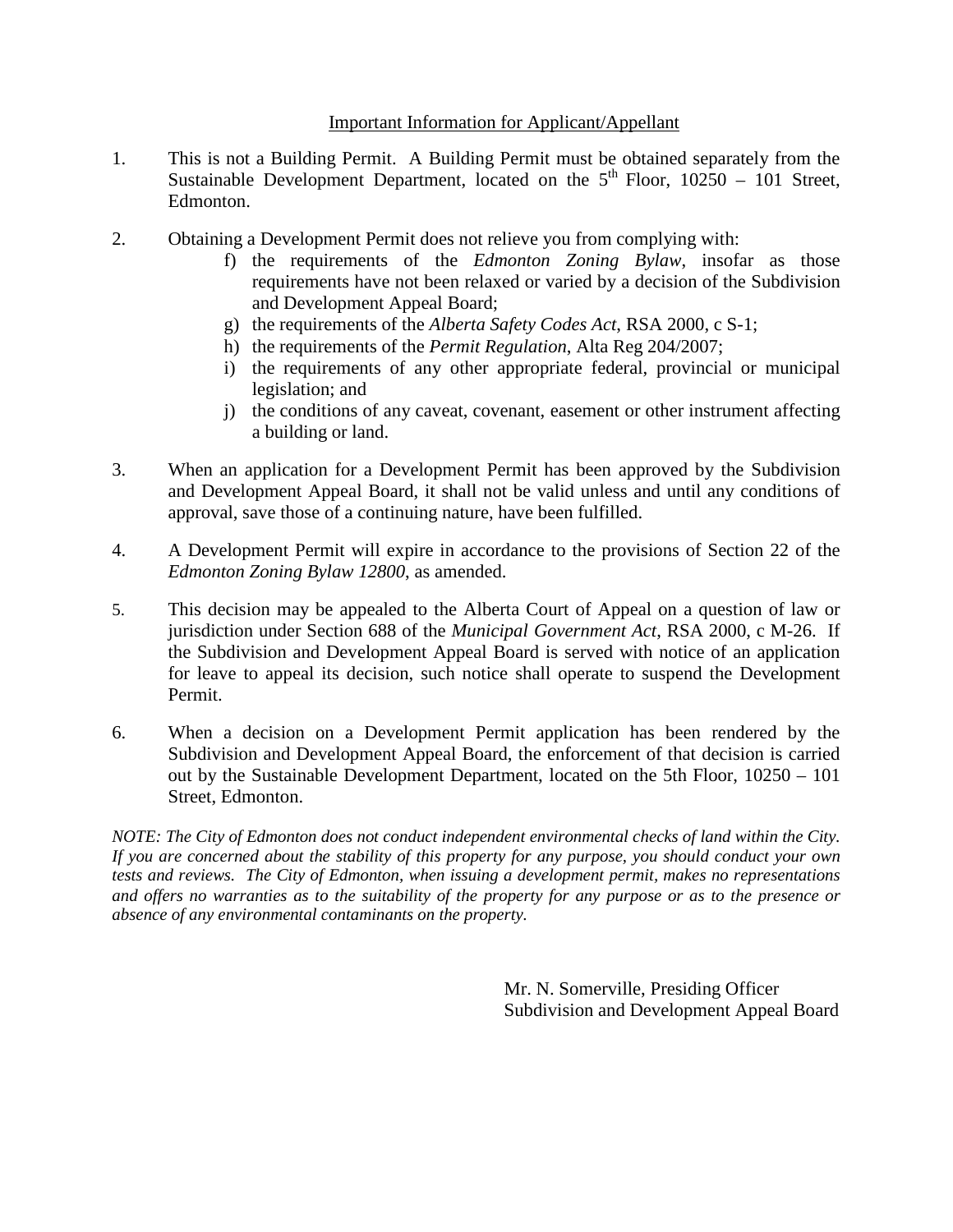Date: December 3, 2015 Project Number: 178074263-001 File Number: SDAB-D-15-272

### Notice of Decision

This appeal dated October 23, 2015, from the decision of the Development Authority for permission to:

Construct a Minor Digital On-Premises Freestanding Sign, two-sided north/south facing (Air Liquide Canada Inc.)

on Plan 2214HW Blk F Lot 3, located at 7315 - 50 Street NW, was heard by the Subdivision and Development Appeal Board on November 18, 2015.

Summary of Hearing:

At the outset of the appeal hearing, the Presiding Officer confirmed with the parties in attendance that there was no opposition to the composition of the panel.

The appeal was filed on time, in accordance with Section 686 of the *Municipal Government Act*, RSA 2000, c M-26.

The subject Site is zoned IB Industrial Business Zone and is within the Edmonton – Strathcona County Joint Planning Study Area Secondary, Garage and Garden Suites Overlay (the "Overlay").

The development permit was refused due to a deficiency in separation between an existing Freestanding On-premises Sign and the proposed Freestanding Minor Digital On-premises Sign.

Prior to the hearing, the following information was provided to the Board, copies of which are on file:

- A written submission received from the Development Officer dated November 2, 2015; and
- A copy of Bylaw 14750 including Schedule A, the Overlay.

The Board heard from the Mr. P. McGie of Verbalized Signs representing the Appellant, Air Liquide Canada, who provided the following information:

1. He works for the sign company and is representing the Appellant as the Air Liquide personnel could not be present at the hearing.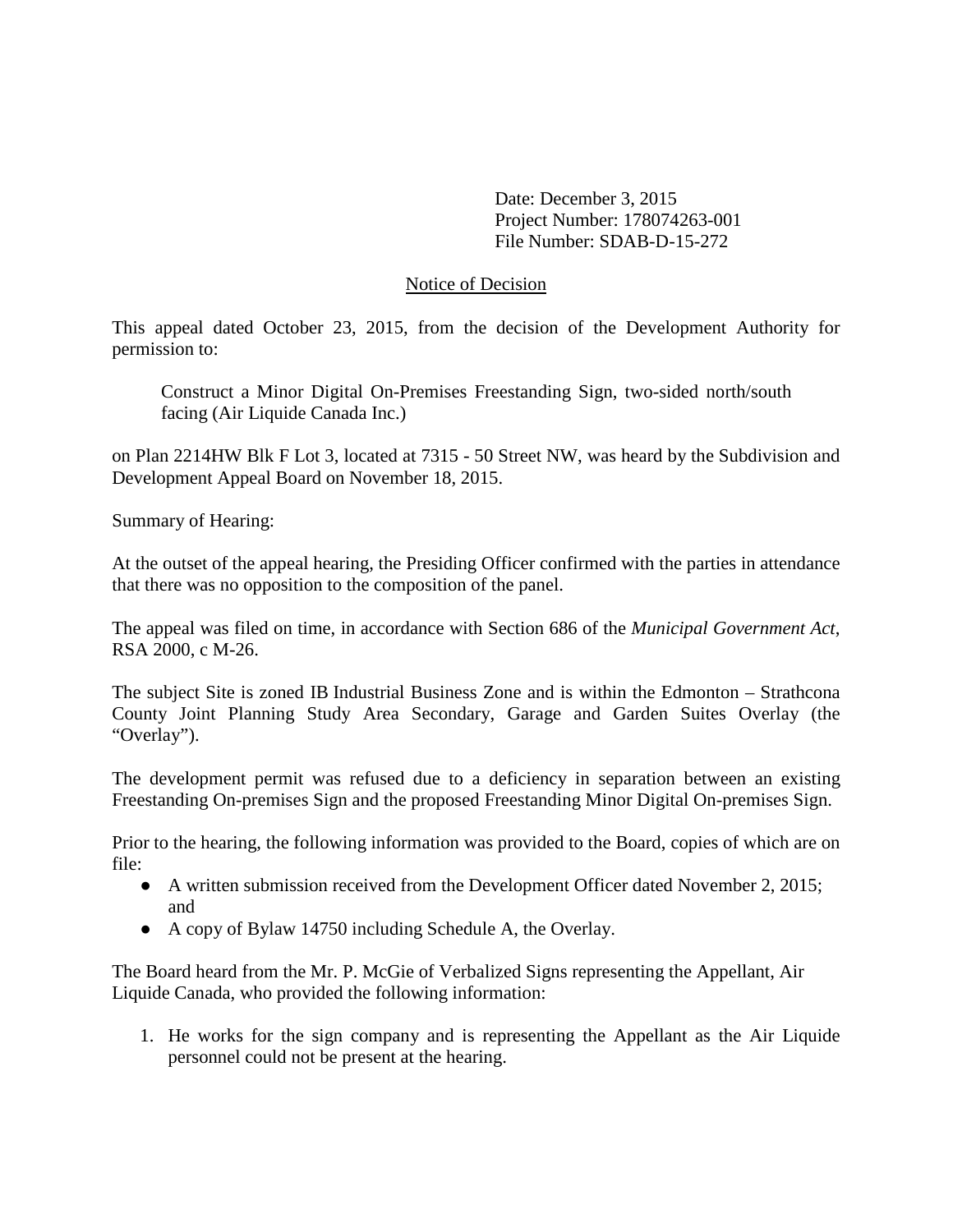- 2. The City of Edmonton Transportation Services Department had approved the Sign with conditions, such as the inclusion of a dimming switch, all of which the Appellant planned to fulfil.
- 3. Up until the Sign was denied, the Appellant had been under the impression that the development would be allowed. He also thought that the deficiency in the Separation Distance was closer to 10 metres, whereas the City indicated it was 17 metres.
- 4. He indicated that the landlord would not consent to having any additional paneling added to the existing Freestanding Sign on the lot and the adjacent lot owner did not want a Sign on their property.
- 5. The existing Sign on the lot is not digital and the closest digital sign is actually within the distance that they are allowed, between 48 and 49 metres away from the proposed Sign Site.
- 6. He had prepared a list of other Signs on Gateway Boulevard that he thought were analogous to the development under appeal, but did not have the list with him at the hearing.
- 7. The landlord and neighbours did not oppose the proposed development.

Mr. McGie provided the following responses to questions:

- 1. Air Liquide has no advertising on the landlord's Sign and there is no space to add any. The Landlord does not want to add any additional space to the existing Sign as he wants to preserve its aesthetics.
- 2. The Landlord will not allow Fascia Signs on the building. As a result, Air Liquide, who had just moved in, has no signage indicating its current tenancy.
- 3. The Landlord is in agreement with a new Digital Sign being installed at the proposed location. Air Liquide wants a Digital Sign to showcase its products.
- 4. The proposed sign is 6'-3" by 3'-8" and is 20 feet in Height. Mr. McGie indicated that the proposed Sign is not that big, relative to other Digital Signs.
- 5. He confirmed the Sign would be advertising Air Liquide products only. It would have no videos, would change once every minute and would advertise hiring notices as well as different tradespeople working for Air Liquide.

The Board heard from Mr. J. Folkman and Mr. S. Ahuja, representing the City of Edmonton Sustainable Development Department, who provided the following responses to questions:

- 1. They found no hardship with respect to the subject property.
- 2. Any hardship was vis-à-vis the Applicant and the Landlord.
- 3. The only other Digital Sign in the vicinity was across the street; all the rest are similar to the Landlord's Sign being a Freestanding Fascia Sign less than 9 feet in Height.
- 4. The variance was not granted as they were concerned with a proliferation of Signs in the area. The Sign would also be precedent setting. Every business or location within the vicinity would want or expect two signs on their properties.
- 5. There is a Digital Sign across the street, which can be viewed by traffic in both the northbound and southbound directions. The proposed development would be similar in Height and impact as that Digital Sign.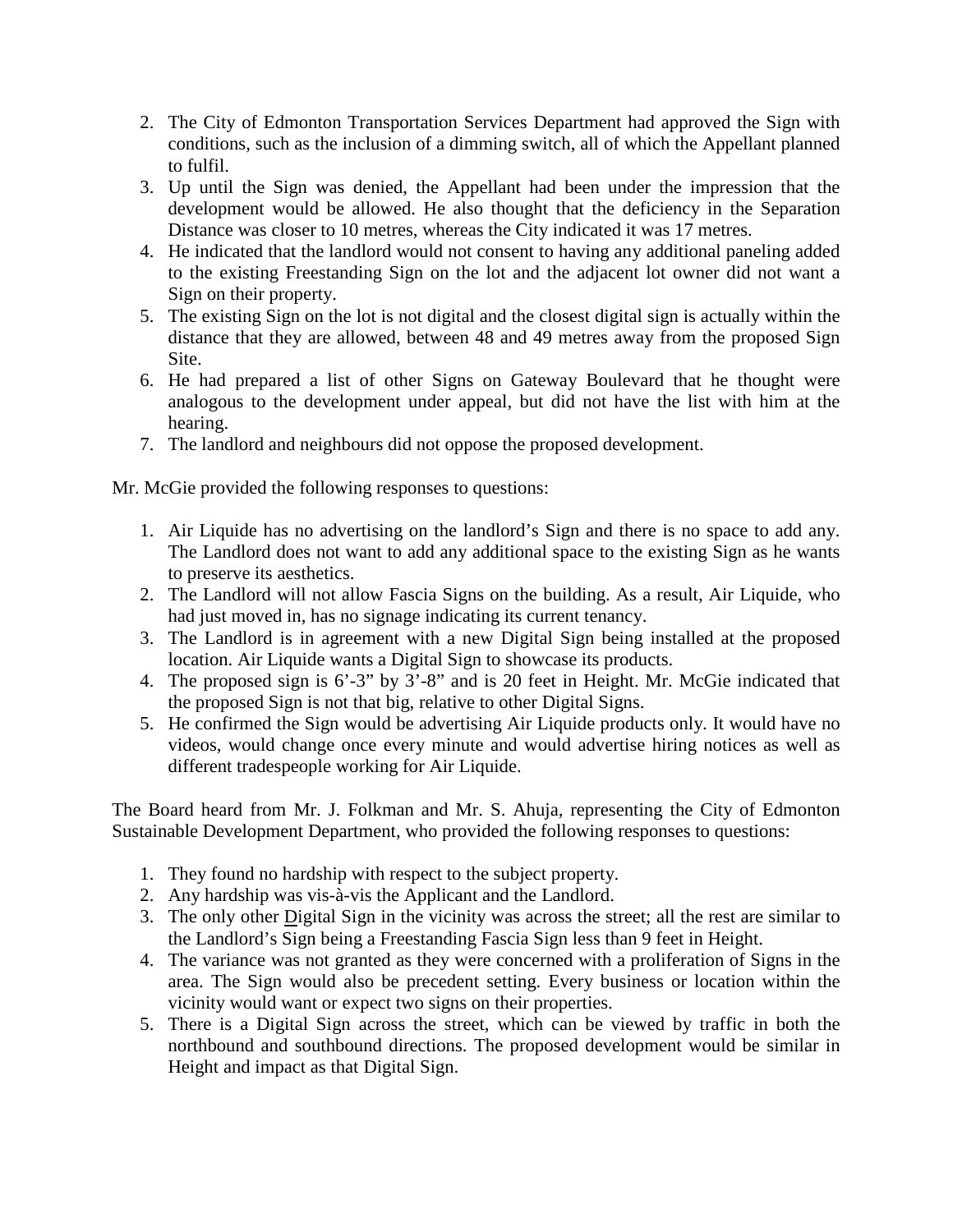- 6. Digital Signs vis-à-vis other Digital Signs of less than 8 square metres in size do not have a minimum required separation distance.
- 7. The Development Officers did not find that the green space on the subject area or around the subject area mitigated the impact on the proliferation of Signs in the area. As such, they support maintaining the required minimum separation distance.
- 8. They confirmed that the City of Edmonton Transportation Services Department reviewed this Sign and had no issue with its impact on traffic.
- 9. They confirmed that the proposed development from Grade to the top of the Sign was 20 feet in Height.

In rebuttal, Mr. McGie made the following points:

- 1. The City's concern with respect to clutter is mitigated by the vegetation in between the existing sign, and the proposed sign site.
- 2. He indicated that he had been told by the City that, if adjacent landlords both wanted Onpremise signs, they would be granted a variation allowing a separation distance of less than 45 metres.
- 3. They are unable to put a Fascia Sign on the building on the proposed Site as the windows are spaced too closely together.
- 4. Elsewhere in Edmonton, there are many precedents of Signs being separated from each other by less than 45 metre.

# Decision:

The appeal is ALLOWED and the decision of the Development Authority is REVOKED. The deficiency of 16.9 metres in the required separation distance between the existing on-Site Freestanding Signs and the proposed on-Site Freestanding Sign is GRANTED as applied for to the Development Authority, subject to the following CONDITIONS:

- 1. The permit shall be approved for a term of not longer than 5 years, at which time the applicant shall apply for a new Development Permit for continued operation of the Sign.
- 2. That, should at any time, Transportation Services determine that the Sign face contributes to safety concerns, the owner/applicant must immediately address the safety concerns identified by removing the Sign, de-energizing the Sign, changing the message conveyed on the Sign, and or address the concern in another manner acceptable to Transportation Services.
- 3. That the owner/applicant must provide a written statement of the actions taken to mitigate concerns identified by Transportation Services within 30 days of the notification of the safety concern. Failure to provide corrective action will result in the requirement to immediately remove or de-energize the Sign.
- 4. The proposed Sign shall be constructed entirely within private property. No portion of the Sign shall encroach over/into road right-of-way.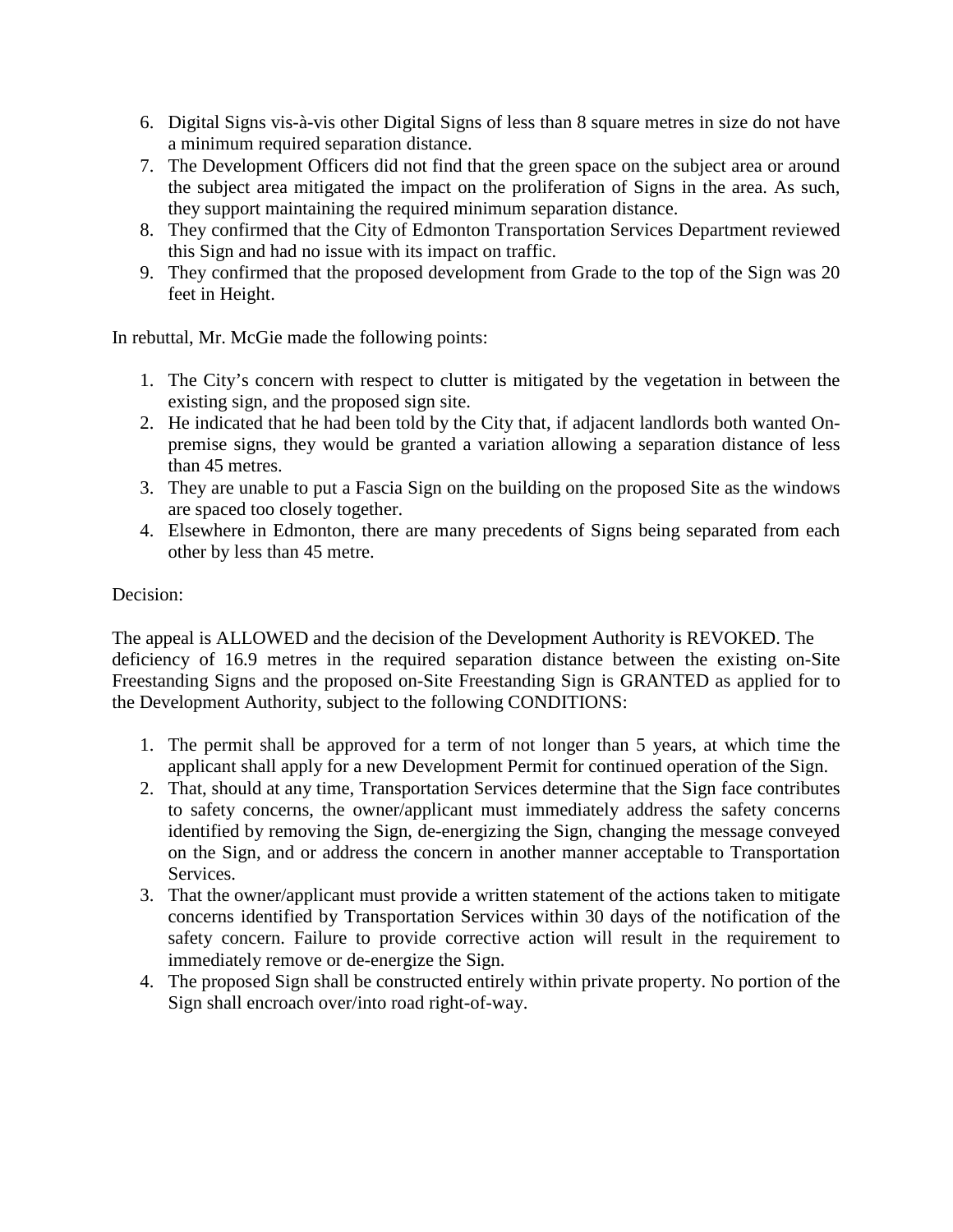### Reasons for Decision:

The Board finds the following:

- 1. The proposed development is a Discretionary Use in the IB Industrial Business Zone.
- 2. The Board finds that the proposed Sign and the existing backlit acrylic panelled sign on the Site are so different in character and impact, as to mitigate the effect of reducing the separation distance.
- 3. The Board further notes the Appellant's contention that the 45 metre separation requirement applies only to Signs on the same Site, and that where Signs occur on adjoining Sites this 45 metre separation requirement would not apply.
- 4. The Board notes that there is only one other Digital Sign across the street from the proposed Sign and that the separation distances applicable to Digital Signs do not apply because the proposed Sign is under the 8 square metre area.
- 5. The Transportation Department reviewed and had no concerns related to the proposed sign.
- 6. The Board is satisfied that based on the above reasons, the proposed development will not unduly interfere with the amenities of the neighbourhood, nor materially interfere with or affect the use, enjoyment or value of neighbouring parcels of land.

## Important Information for Applicant/Appellant

- 1. This is not a Building Permit. A Building Permit must be obtained separately from the Sustainable Development Department, located on the  $5<sup>th</sup>$  Floor, 10250 – 101 Street, Edmonton.
- 2. Obtaining a Development Permit does not relieve you from complying with:
	- a) the requirements of the *Edmonton Zoning Bylaw*, insofar as those requirements have not been relaxed or varied by a decision of the Subdivision and Development Appeal Board;
	- b) the requirements of the *Alberta Safety Codes Act*, RSA 2000, c S-1;
	- c) the requirements of the *Permit Regulation*, Alta Reg 204/2007;
	- d) the requirements of any other appropriate federal, provincial or municipal legislation; and
	- e) the conditions of any caveat, covenant, easement or other instrument affecting a building or land.
- 3. When an application for a Development Permit has been approved by the Subdivision and Development Appeal Board, it shall not be valid unless and until any conditions of approval, save those of a continuing nature, have been fulfilled.
- 4. A Development Permit will expire in accordance to the provisions of Section 22 of the *Edmonton Zoning Bylaw 12800*, as amended.